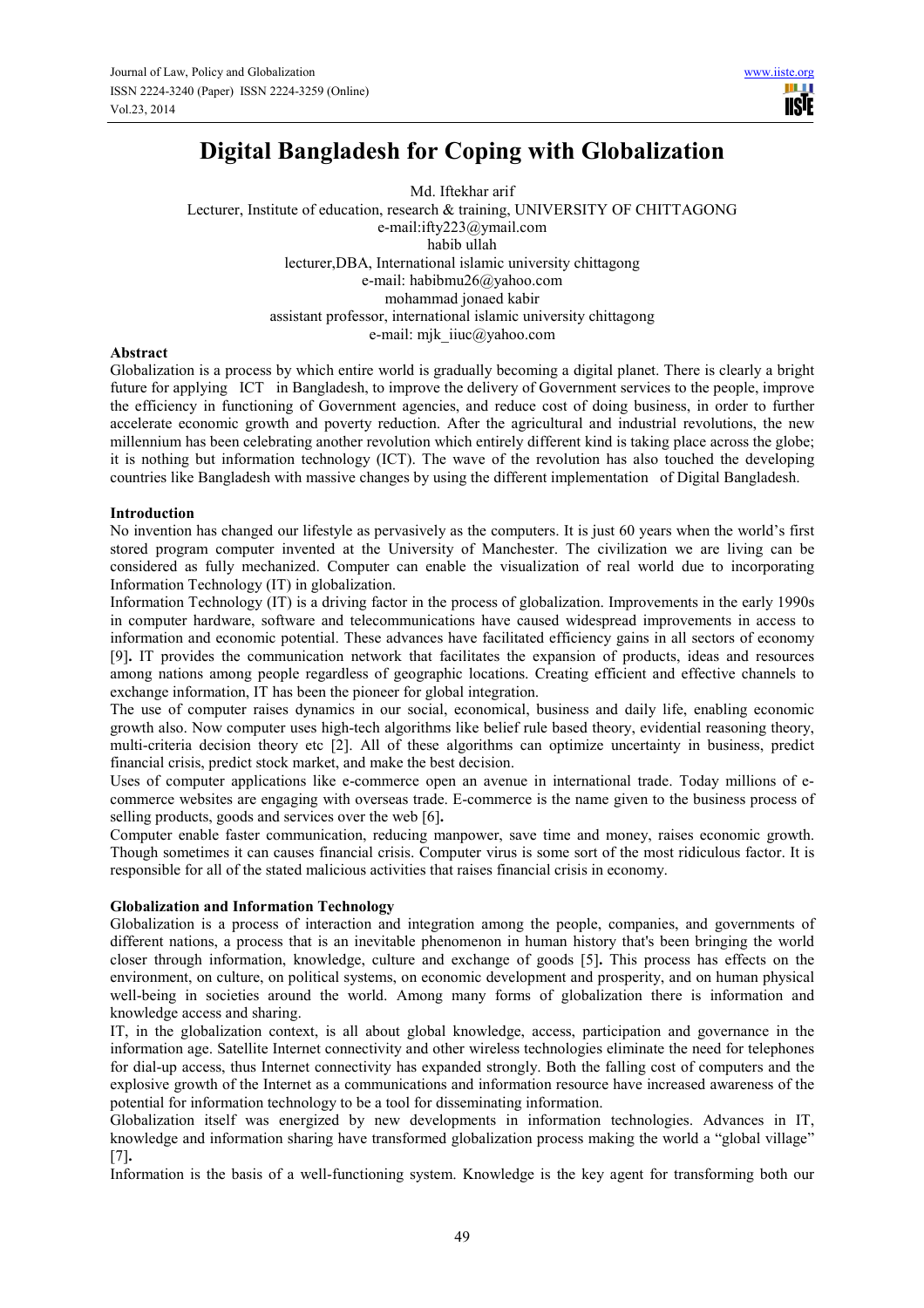global society and local communities. Sharing and strengthening knowledge can be enhanced by ensuring equitable access to information for educational, scientific activities, leading to a strong public domain of information.

IT have clearly made an impact on promoting economy, healthcare, education and business improving dissemination information, by facilitating collaboration and cooperation among professionals (including sharing of learning and training approaches) and by supporting more effective research and the dissemination and access to research findings. The flow of information and knowledge is shifting with increased access to the Internet, mobile phones, and data retrieval systems and that leads to adaptations in behavior.

## **IT Raises Economic Growth**

The economic impact of IT is closely linked to the extent to which different IT technologies have diffused across economies. This is partly because IT is a network technology; the more people and firms that use the network, the more benefits it generates. The diffusion of IT currently differs considerably between countries, since some countries have invested more or have started earlier to invest in IT than other countries. A core indicator of IT diffusion is the share of IT in investment [1]**.**

Investment in IT establishes the infrastructure for the use of IT and provides productive equipment and software to businesses. While IT investment has accelerated in most countries over the past decade, the pace of that investment differs widely. The data show that ICT investment rose from less than 15% of total non-residential investment in the early 1980s, to between 15% and 30% in 2001. In 2001, the share of IT investment was particularly high in the United States, the United Kingdom, Sweden, the Netherlands, Canada and Australia shown in Fig. 1. IT investment in many European countries was substantially lower than in the United States [1]**.**  The high growth of IT investment has been fuelled by a rapid decline in the relative prices of computer equipment and the growing scope for the application of IT. Due to rapid technological progress in the production of key IT technologies, such as semi-conductors, and strong competitive pressure in their production, the prices of key technologies have fallen by between 15 and 30% annually, making investment in IT attractive to firms. The benefits of lower IT prices have been felt across the countries, as both firms investing in these technologies and consumers buying IT goods and services have benefited from lower prices. The lower costs of IT are only part of the picture; IT is also a technology that offers large potential benefits to firm, *e.g.* in enhancing information flows and productivity.



As a percentage of non-residential gross fixed capital formation, total economy

#### **Fig. 1** ICT Investment

A second determinant of the economic impacts associated with IT is the size of the IT sector, *i.e.* the sector that produces IT goods and services. Having an IT-producing sector can be important, since IT-production has been characterized by rapid technological progress and has been faced with very strong demand. The sector has therefore grown very fast, and made a large contribution to economic growth, employment and exports [1]**.** 

#### **The Role of IT in Stock Market**

 Stock market is a fabulous category of financial instruments and one of the greatest tools ever invented for building wealth (Singh, 1999). Stocks are a part, if not the cornerstone, of nearly any investment portfolio. When you start on your road to financial freedom, you need to have a solid understanding of stocks and how they trade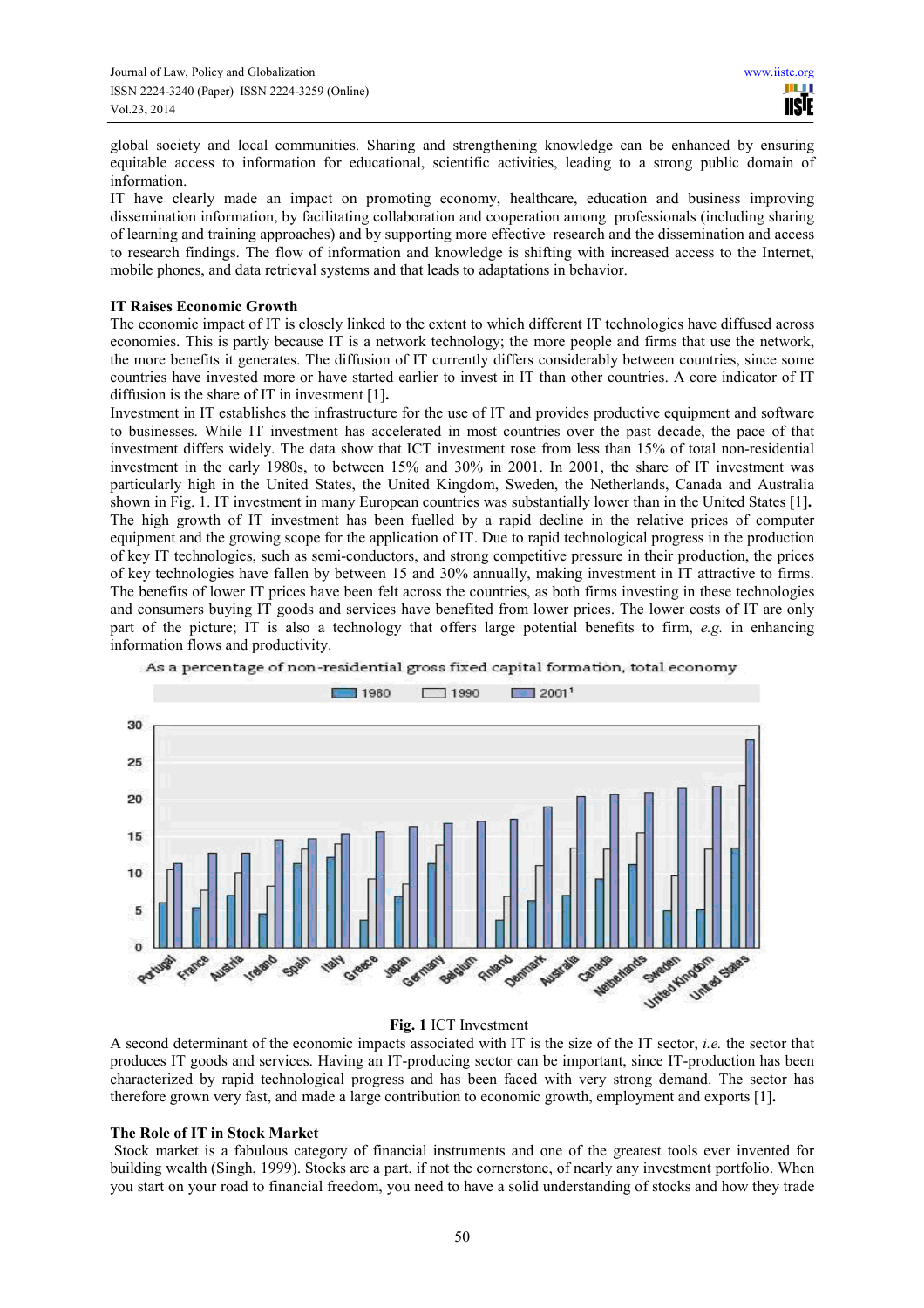on the stock market.

Over the last few decades, the average person's interest in the stock market has grown exponentially. What was once a toy of the rich has now turned into the vehicle of choice for growing wealth? This demand coupled with advances in trading technology has opened up the markets so that nowadays nearly anybody can own stocks.

A stock market index is a method of measuring a section of the stock market. Many indices are cited by news or financial services firms and are used as benchmarks, to measure the performance of portfolios such as mutual funds (Singh, 1999).

The Internet and the web have transformed commerce, creating entirely new ways for retailers and their customers to make transaction for business to manage the flow of production inputs market products, and for job seekers and job recruiters to find each other.

Proper utilization of Information Technology can measure stock market index and also predict the growth or reduction of stock market index using different belief rules of Artificial Intelligence (AI) [2]**.** 

## **Uses of IT in International Communication**

Recent advances in our ability to communicate and process information in digital form a series of developments sometimes referred as "IT revolution" are reshaping the economy and industrial societies. The spread of IT and its applications has been exponentially growing. Just before 20 years ago, or example the use of desktop personal computers was still limited to a fairly small number of technologically advanced people. The majority of people still produced documents using typewrites which permit no manipulation of text and offer no storage. 15 years ago bulky mobile phone were carried only by a small number of users. Today there are billions of mobile phone users all over the world [5]**.**

The electronic and print media also changes their way of presentation using Internet version. This Internet based communication is much easier for people with common interests to find each other, exchange information. Voice over Internet protocol (VOIP), electronic mail (e-mail), messenger and many other protocols help people to prompt communication all over the world.

## **IT Raises Economic Crisis**

The term financial crisis is applied broadly to a variety of situations in which some financial institutions or assets suddenly lose a large part of their value. In the 19th and early 20th centuries, many financial crises were associated with banking panics, and many recessions coincided with these panics. Other situations that are often called financial crises include stock market crashes and the bursting of other financial bubbles and currency crises [3]**.** Financial crises directly result in a loss of paper wealth; they do not directly result in changes in the real economy unless a recession or depression follows.

A survey of various experts in the fields of economics, information science, and artificial intelligence (AI) reveals general agreement that substantial responsibility for the global crisis belongs to people not programs; but beyond that, the consensus breaks down.

The effect of advances in information technology on the financial sector raises more questions than it answers: How can transactions understood by few; if any- experts be subject to effective government regulation? Is the current crisis a symptom of human dependency on information-processing machines created by man but now beyond man's control?

More immediately, these questions suggest the enormous complexities the next president will face. Starting immediately after Election Day, and the inherent difficulties in developing an effective and politically viable approach to dealing with them.

Computer models that are not well-understood by their users have certainly played a role in the crisis. In some ways the universities are at fault. Trained students to manipulate formulae and use algorithms without requiring them to understand the basic economics underlying the models and thus where the weaknesses in the models may lie. This is partly a response to student demands for easy courses with no abstractions or difficult concepts to master. It also is true that computers have enabled more complex financial instruments to be developed and traded, while also accelerating the speed with which disturbances are transmitted around the world.

Computers and computer models or their ignorant users are not the only source of the problem, however, and however with one comment government pressure to provide mortgages to unqualified buyers was also a significant factor [4]**.**

Advances in IT are producing many changes in our society. These changes have produced many benefits, but they have also raised several concerns. Innovations in IT have created new jobs, promoted the growth of new markets, and increased international trade and investment [4]**.** However, the expansion of IT also introduces costs. Workers in certain sectors of the economy lose their jobs as innovations in IT create a greater demand for high-tech workers and introduce efficiencies that make jobs obsolete. Another negative consequence of the IT revolution is the inequitable distribution of access to IT, called the digital divide.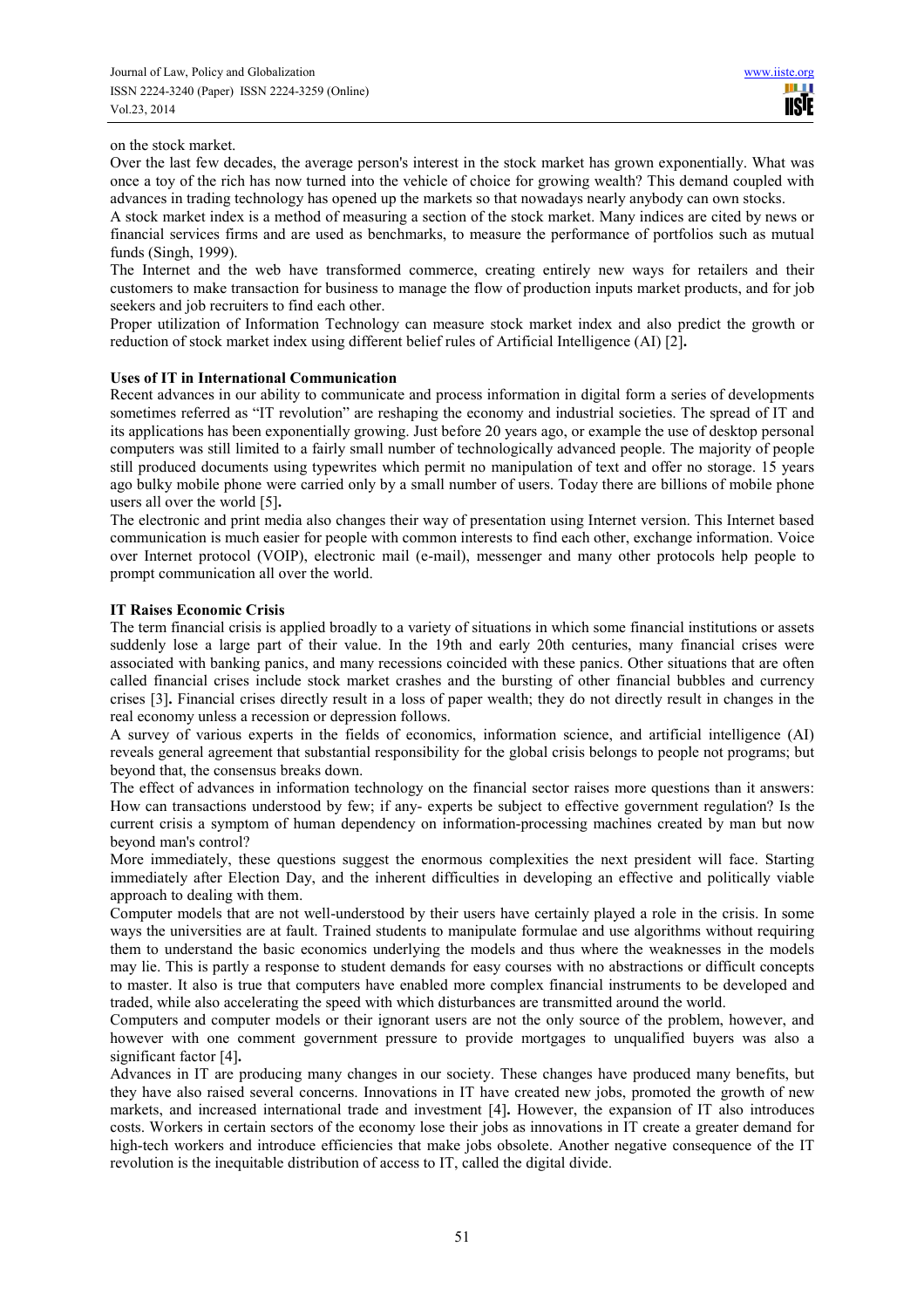If the new technologies are to fulfill their promise, these costs and concerns will need to be addressed. Experience with previous technologies suggests that prudent policies can help us effectively manage the risks associated with new technologies without harm to their benefits. Experience also suggests that the required policies must be developed through close consultation between government and private sector experts and stakeholders.

After the agricultural and industrial revolution, the new millennium has been celebrating another revolution which entirely different kind is taking place across the globe. It is nothing but Information and Communication Technology (ICT). The wave of the revaluation has also touched the developing countries like Bangladesh with massive changes.

# **Digital Bangladesh: Phasing Out the Digitalization Process**

The Awami League led ruling government had pledged to turn the country as a Digital Bangladesh during there election campaign in the year 2008. ICT is the main tool of the government to fulfil their commitment of changing the old days and bringing new in that place. They have lots of opportunities to do in this field.

Bangladesh will be amidst a digital communication system many thousand times more efficient, speedy and powerful. It is noted that the ICT sector a large work force with different levels and various expertise is growing. Computer literacy is imparted, computer applications are taught, training given, diploma, bachelor's and master's degrees awarded.

However, the training centres, schools, colleges, computer institutes, private universities and public universities are all contributing in different ways. The related departments are IT, ICT, Computer Applications, Computer Science, Computer Engineering and Telecommunication Engineering.

The forces of globalization and technology are continuously reshaping our economy. The impact of information and communication technology (ICT) are giving rise to a new type of economy — the knowledge based economy. Technology has had a crucial role in defining today's globalized market structure. In this context, Bangladesh Prime Minister Sheikh Hasina has given the first step by declaring her vision towards "Digital Bangladesh". Bangladesh can make steady stride towards digitalization if guided by strategist capable to formulate short time, midterm & long term planning for the digitalization process. The concept of "Digital Bangladesh" must be understood clearly, practically and pragmatically in the context of a economy like Bangladesh. It is necessary to mention that in the short run "Digital Bangladesh" aims at E-Governance and service delivery through utilizing ICT. But the vision "Digital Bangladesh" encompasses the whole arena of a knowledge based Digital Economy. It is important to start digitalizing service delivery organs like Police, City corporation, Land Department, Tax Department, PDB, Water supply, Gas and other authorities also including sectors like Banking, Insurance, Customs, Tax Collection. Urgent steps should be taken to digitalize institutions like Bangladesh Bank, NBR, PSC, UGC, EC, ACC and other vital institution to go a step ahead towards Good Governance.

Bangladesh Government has taken the following steps to digitize the Bangladesh and to establish the Vision 2021:

# **Govt. to Start Online Tax Payment**

Income **tax** return procedure would be brought under online system from September  $5<sup>th</sup>$  2010 to reduce public hassle in line with the government's vow to build digital Bangladesh.

# **Bangladesh Railway (BR**) **to Expand E-ticket Service**

Bangladesh Railway (BR) planned to introduce electronic ticketing in additional eight stations by early September 2010 to meet growing demand of passengers ahead of Eid. Collect the printed copy of e-ticket from three stations -Kamlapur, Dhaka Airport and Chittagong, The railway authorities moved to expand operations to other important stations.Bangladesh Railway (BR) already allowed mobile phone operators Grameenphone and Banglalink to sell 10 per cent tickets through e-ticketing system as passengers' demand has increased significantly since the lunching of the service.

# **Automation in Banking Boosts GDP Growth**

The ongoing automation of the country's banking sector is expected to gear up the economic growth by at least 1 percent on its completion in around two-year time. Bangladesh Bank (BB) is carrying out an integrated automation program with assistance from the Department for International Development (DFID) under which two major components of the banking services will come under cyber technology by the year 2011.

# **Broadband Internet for All Upazilas by 2012**

Every upazila of the country would be brought under broadband internet facilities through fiber optic cable by 2012 in line with realizing the government's pledge to build digital Bangladesh while speaking at a roundtable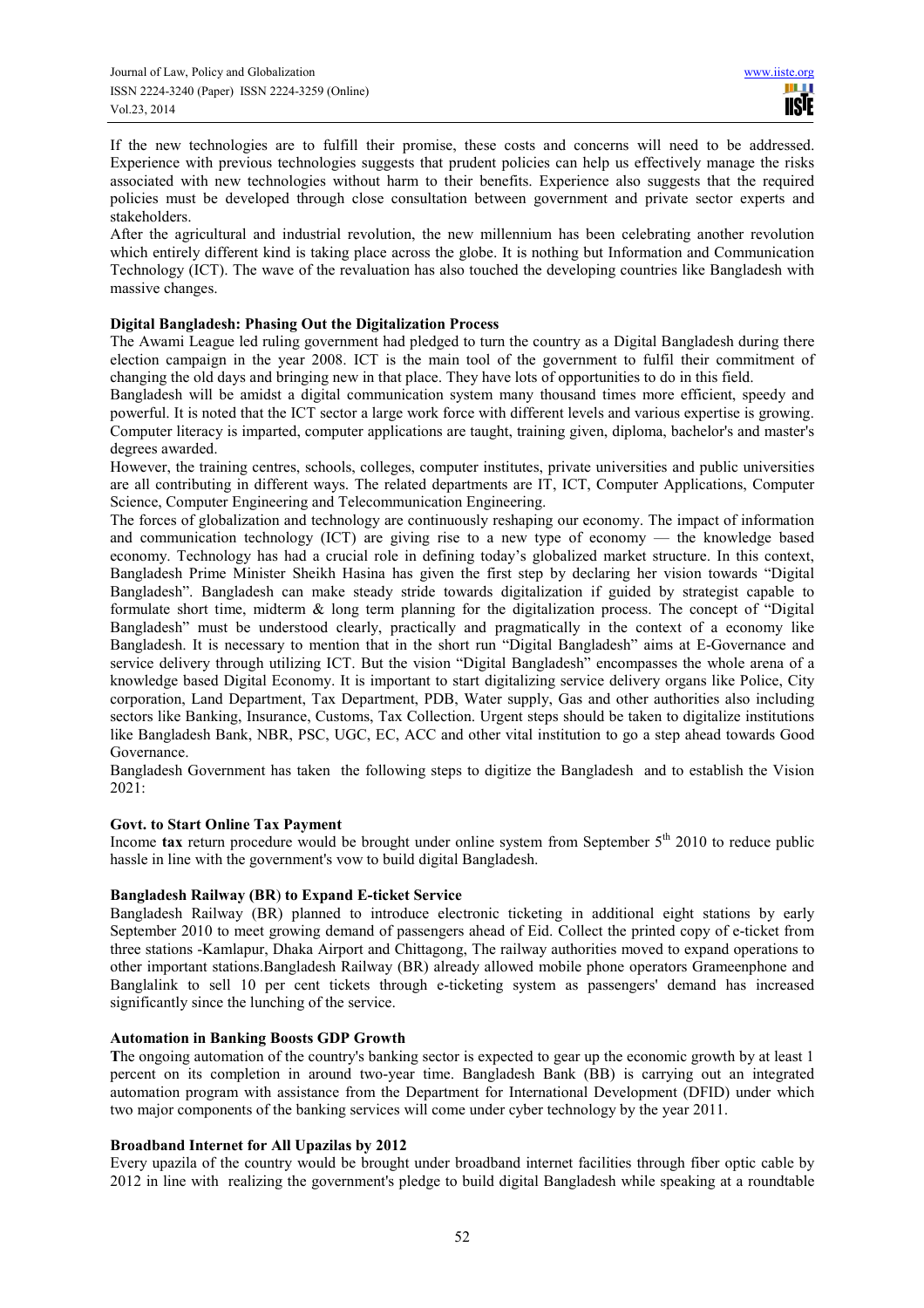discussion titled 'Bangabandhu and Digital Ba ngladesh' organized by online newspaper the editor.com at CIRDAP auditorium on August 26<sup>th</sup> 2010. Post and Telecommunication Minister Raziuddin Ahmed Raju was the Chief guest in this roundtable discussion.

The minister expressed that, 'e-education' and 'e-health' services through using digital devices would be expanded across the country by next year(2011). It has also plan to establish a digital university in Gazipur for building knowledge and IT based society. Besides, the third generation mobile already introduced and two more Wimax licenses by the year 2010.

## **"E-Governance"**

E-governance would not only set up a bridge between different ministries by sharing information and data among themselves but also ensure transparency in government activities. A2I initiated "Digital Bangladesh Strategy Paper" in December 2009 on request from Science and ICT ministry for implementing government's Vision 2021. People have started getting benefits **of** digitization as online money transfer, registration, publication of results of public examinations through mobiles have already started in the country.

# **Digitizing Land Management to Reduce Corruption**

Country's land administration at present lacks a transparent system that caused Taka 83 billion bribe in 2006 for land registration, mutation, and other land-related irregularities.

Government have taken the steps for digitizing land administration and expanding land

related service to the citizens through digitizing record keeping system of land khatians and maps.

# **E-Library for University Students**

By the year 2011, all the public universities and a few selected private universities would have high speed internet connectivity, e-lab facilities and a huge fund for improvement of skills of the faculties and researchers. All these facilities would be provided by UGC under a BDT 681 crore Higher Education Quality Enhancement Project, funded by the World Bank.

## **E-Money Order/Mobile Money Transfer to be Expanded Soon**

The 'e-money order' service of the postal department will be extended to 1,600 post offices across the country by December the year 2010 for bringing the benefit of digital devices at the doorsteps of marginal people. At present, our 806 growth centers at district and upazila levels are offering the service that will be extended to grassroots level . The IT experts of the postal department have already developed software for operating the electronic money transfer. The software will be able to operate 23,000 to 24,000 transactions in one day. Presently, the postal department is providing the service of electronic remittance transfer through Western Money Union from its 450 post offices.

## **Bangladesh to Launch Satellite**

Bangladesh will launch a satellite in the space with broadcasting facilities to make

information and communication technology more available and upgrade to international standard. An interministerial meeting was held on September 15<sup>th</sup> 2010 in this regard at the conference room of the Post and Telecommunications Ministry with its Minister Raziuddin Ahmed Raju in the chair. Speaking at the meeting, the post and telecommunications minister said launching of the country's own satellite is now the demand of the day to expedite implementation of Prime Minister Sheikh Hasina government's 'digital programs'. He stressed the need for quick implementation of the project and It would be implemented under public-private-partnership (PPP).

# **First 'District E-service Centre' Launched**

' E-service centre', the first of its kind in the country, was launched in Jessore on September 16th 2010 through a function ushering **in a** new hope of taking all services of the district administration to the doorsteps of the people. The centre would ensure that all services and information of the administration are available through direct application or postal service even on online. National project director of the UNDP-funded Access to Information (A2I) Program under the Prime Minister's Office (PMO) will set up the centre in the Country.

#### **Digitize Jatiya Sangsad Library**

Steps have been taken to digitize the jatiya Sangsad Library which is enriched with rare books and valuable documents. As part of the measures , the work on preparing database for all books of the library.

#### **Public Universities Introduce Online Admission**

Most of the public universities of the countries have launched online admission processes the year 2010 for the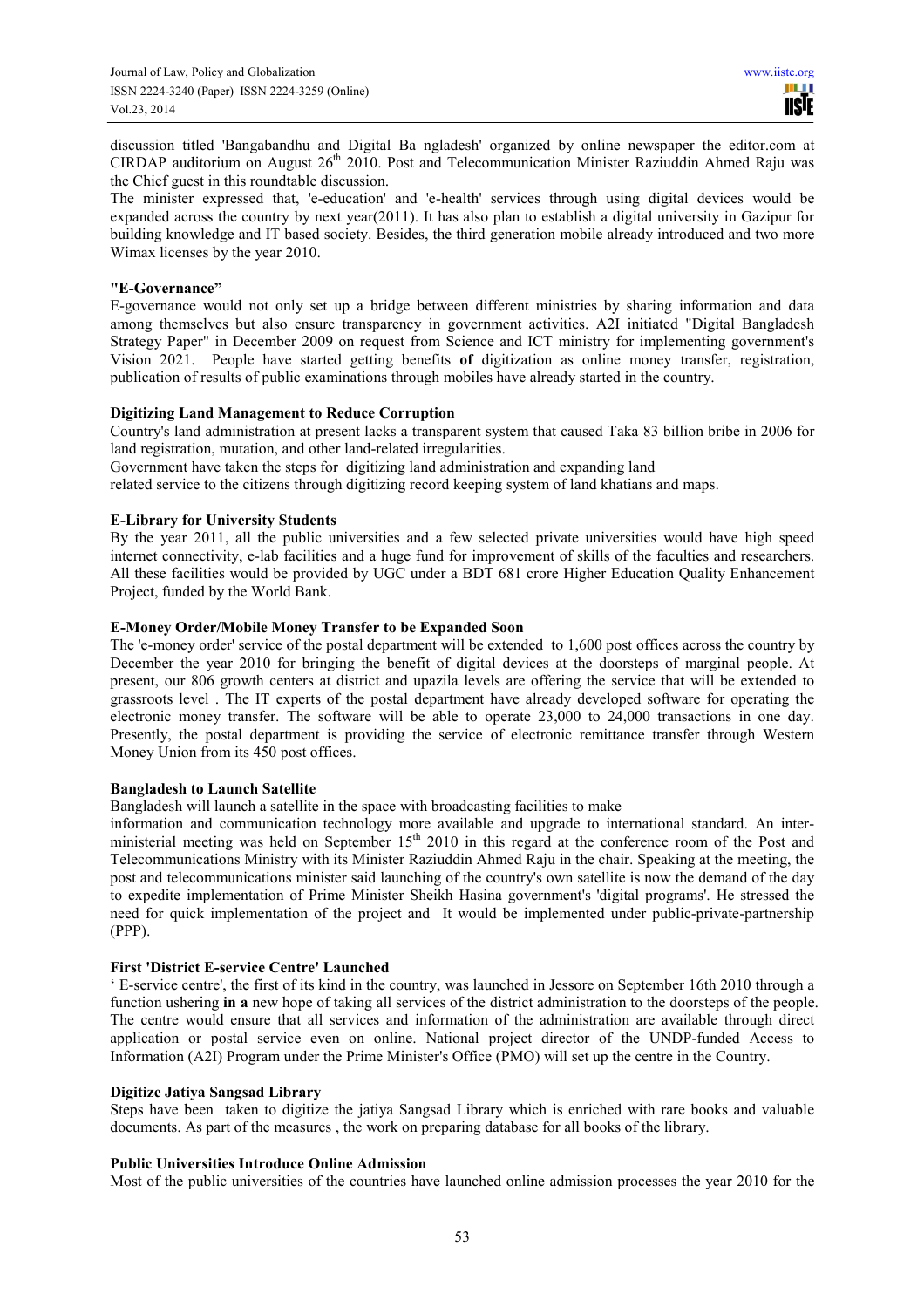first time. As a result, applicants can take and submit admission forms through websites without sending it long queues. The system ,through maiden to most of the universities ,was introduced firstly in the Shahajalal University Science and Technology(SUST) last year and other Public Universities started the same system in 2010. The University of Chittagong also started online admission process with the help Teletalk company at end of the 2010.

## **National University Goes Online**

National University (NU) went online as the university authorities started online registration activities for master's first part (private) examinations for 2009 on August 24<sup>th</sup>. Interested students would be able to fill their registration forms through website www.nu-bbs. info. Meanwhile, the NU authorities extended the time for registration of Degree Pass Course (special) of 2009 under 2008- 09 academic year.

## **VOIP License Issue from 2011**

The Government is going to issue VOICE over Internet Protocol License from

2011 to ensure smooth and cheap telecommunication which will stop the illegal VOIP connections .The Government will rent out E1(an all-digital communication line that allows transmission of voice ,data, video and graphics at high compared to standard communication lines ) connections to the interested VOIP operators once the entire process is complete,

# **WASA Mobile Bill Payment System**

**Dhaka Water** Supply and Sewerage Authority (WASA) in Association with CityCell officially launched its bill payment system through mobile phone on October 18<sup>th</sup> 2010 to facilitate mobile based water and sewerage bill payments with a view to reducing systems loss and boost up revenue collection.

## **Hi-Tech park Construction Starting Soon**

**The Government has taken** initiative to set up a hi-tech park Kalikoir , near Dhaka and its implementation will begin soon with the appointments of contractors . Bangladesh Computer Council(BCC) was given responsibilities to finalize the tendering process for the project. It will many facilities to Foreign investors which include tax holiday for 10 years and tax Levitation for three years for foreigners . Gas, Water and Power supply will be ensure at a low cost in the 100 percent foreign investments.

# **All Public Hospital Will connect Under IT Network**

The Government has taken steps to connect all public hospitals and Healthcare centers with Information Technology (IT) network side by side with modernizing to help the patients consult with specialist physicians. In this view ,initially telemedicine were introduced in eight hospitals and web cams services were launched at the district level Hospitals .All upazilla hospitals will supply computers with Internet connection .The Patients form long distance may take advices from the specialist physicians free of cost from Dhaka. A total 18000 community clinics would be constructed across the country to reach better healthcare services.

## **Digital Bangladesh Bank**

Bangladesh Bank(BB) has adopted advanced ICT to be digitized in all spheres of its functions including monetary policy, banking supervision and internal management.BB has already introduced E-commerce ,Ebanking, automated clearing house etc, a historic move towards achieving higher productivity across all economic sectors including agriculture and SME through use of ICTs. Digital technology makes doing things easily from any place-using mobile phone as a medium of money transfer and payment of utility bills. On  $9<sup>th</sup>$ November 2010, Government of Bangladesh Bank introduced Mobile-Banking money transfer system for farmers.

# **Bangladesh Bank Launches E-Tendering System**

Bangladesh Bank enters into the **E-Tendering(**electronic tendering**)** system ,bringing an end to the traditional tendering process. The BB Governor Atur Rahman launched the system at the BBHQ in Dhaka on MAY 12th ,2010.The system is designed to ensure more transparency in the process. The bank has pioneered the E-Tendering system amongst public and private organization in Bangladesh.

# **E-Voting in Chittagong City Corporation Polls**

The Election commission introduced Electronic Voting system on a limited scale in the Chittagong City Corporation election scheduled for June  $17<sup>th</sup> 2010$ . The EC made the decision on MAY  $17<sup>th</sup> 2010$  after experts from Bangladesh University of Engineering and Technology(BUET) agreed to provide technical assistance for smooth operation of E-voting machines. The system introduced in ward 21 with 14 polling stations in Jamalkhan